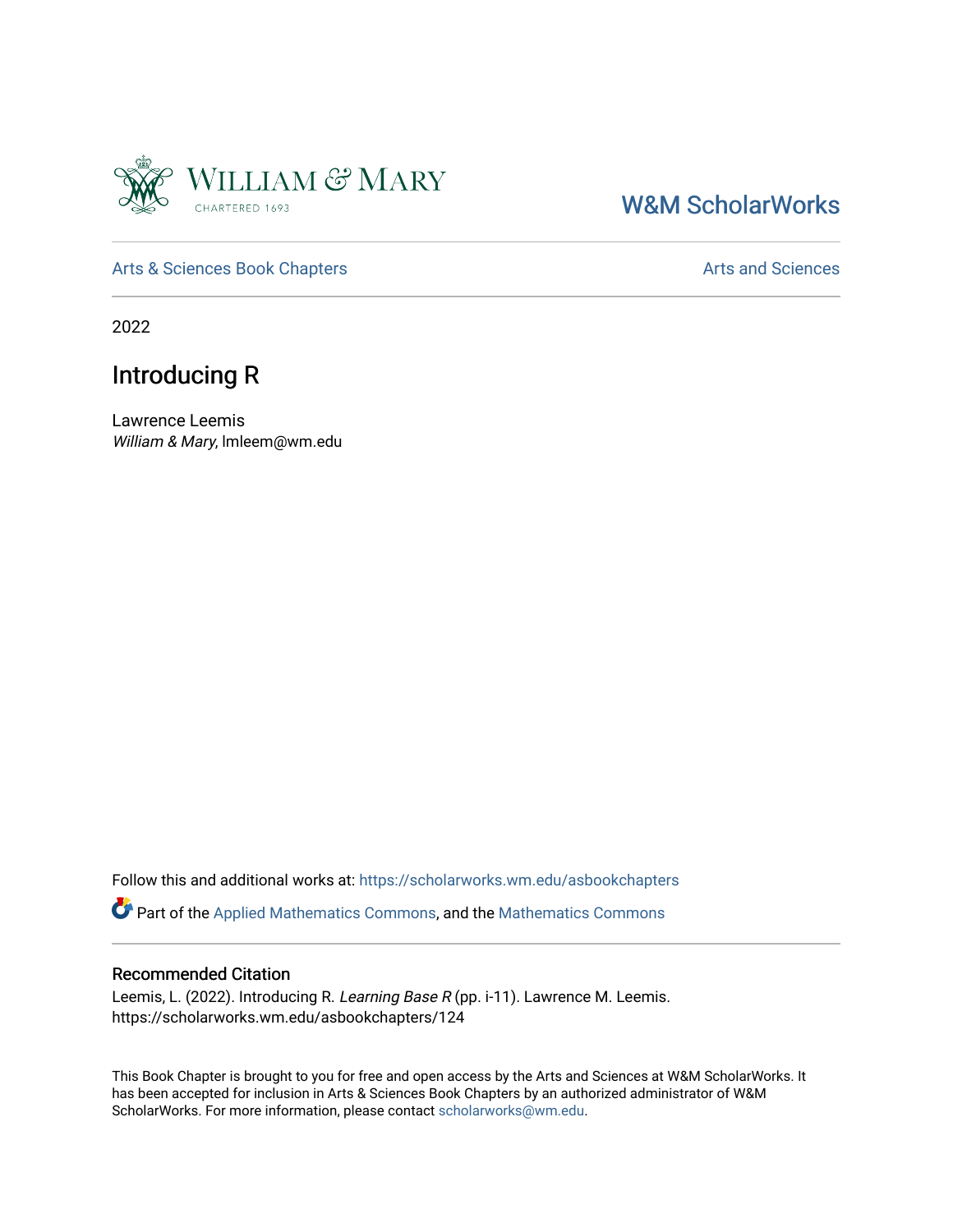# Learning Base R

# Second Edition

Lawrence M. Leemis Department of Mathematics William & Mary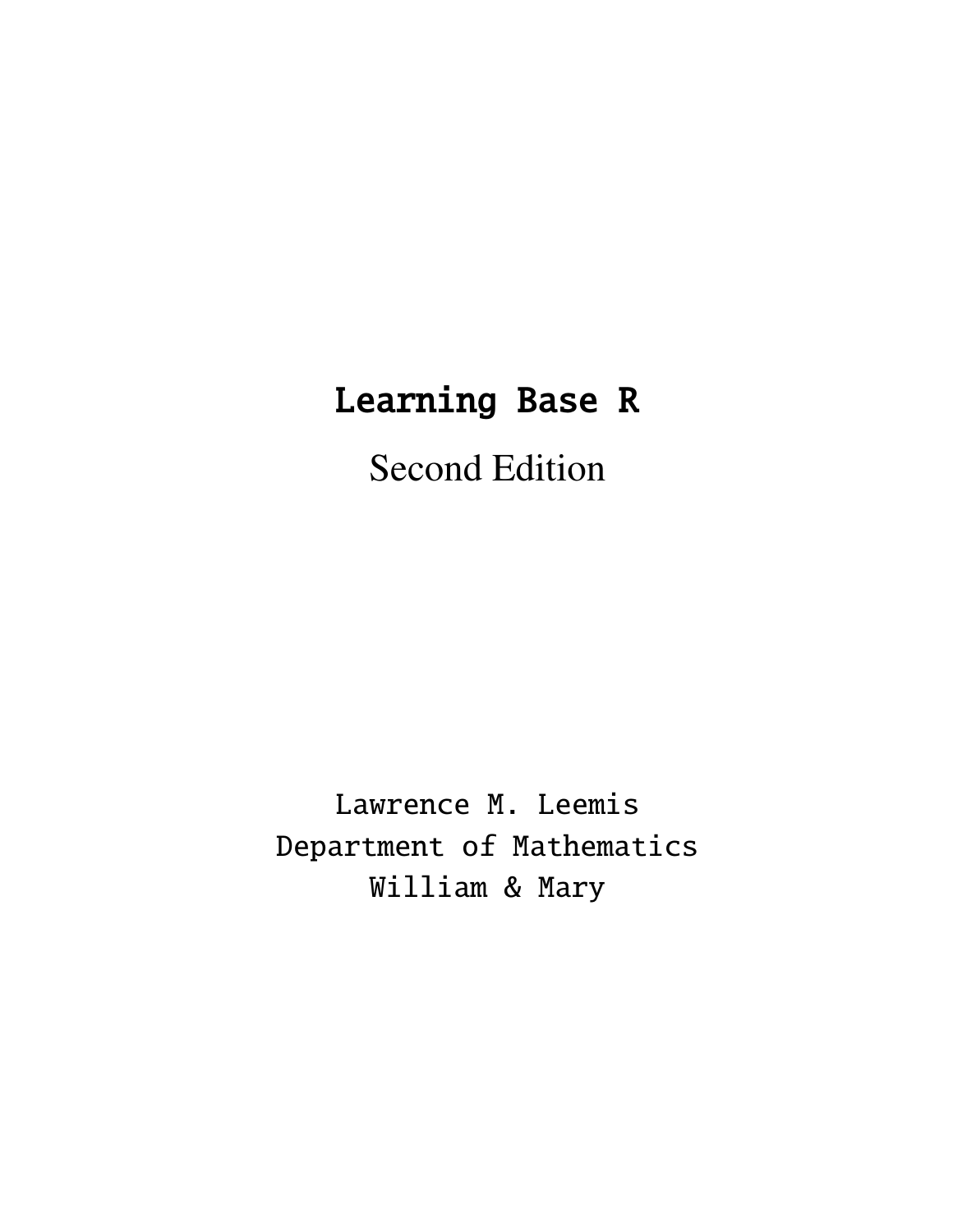#### Library of Congress Cataloging-in-Publication Data

Leemis, Lawrence M.

Learning Base R / Lawrence M. Leemis. ISBN 978-0-9829174-5-9 Includes index. 1. R (Computer program language) QA276.45.R3 L44 2022

c 2022 by Lawrence M. Leemis

All rights reserved. No part of this book may be reproduced in any form or by any means, without permission in writing from the publisher.

The author and publisher of this book have used their best efforts in preparing this book. These efforts include the checking of the mathematics and computational techniques for correctness. The author and publisher make no warranty of any kind, expressed or implied, with regard to the mathematics and computational techniques contained in this book. The author and publisher shall not be liable in any event for incidental or consequential damages in connection with, or arising out of, the furnishing, performance, or use of the mathematics or computational techniques contained herein.

Printed in the United States of America

10 9 8 7 6 5 4 3 2 1

ISBN 978-0-9829174-5-9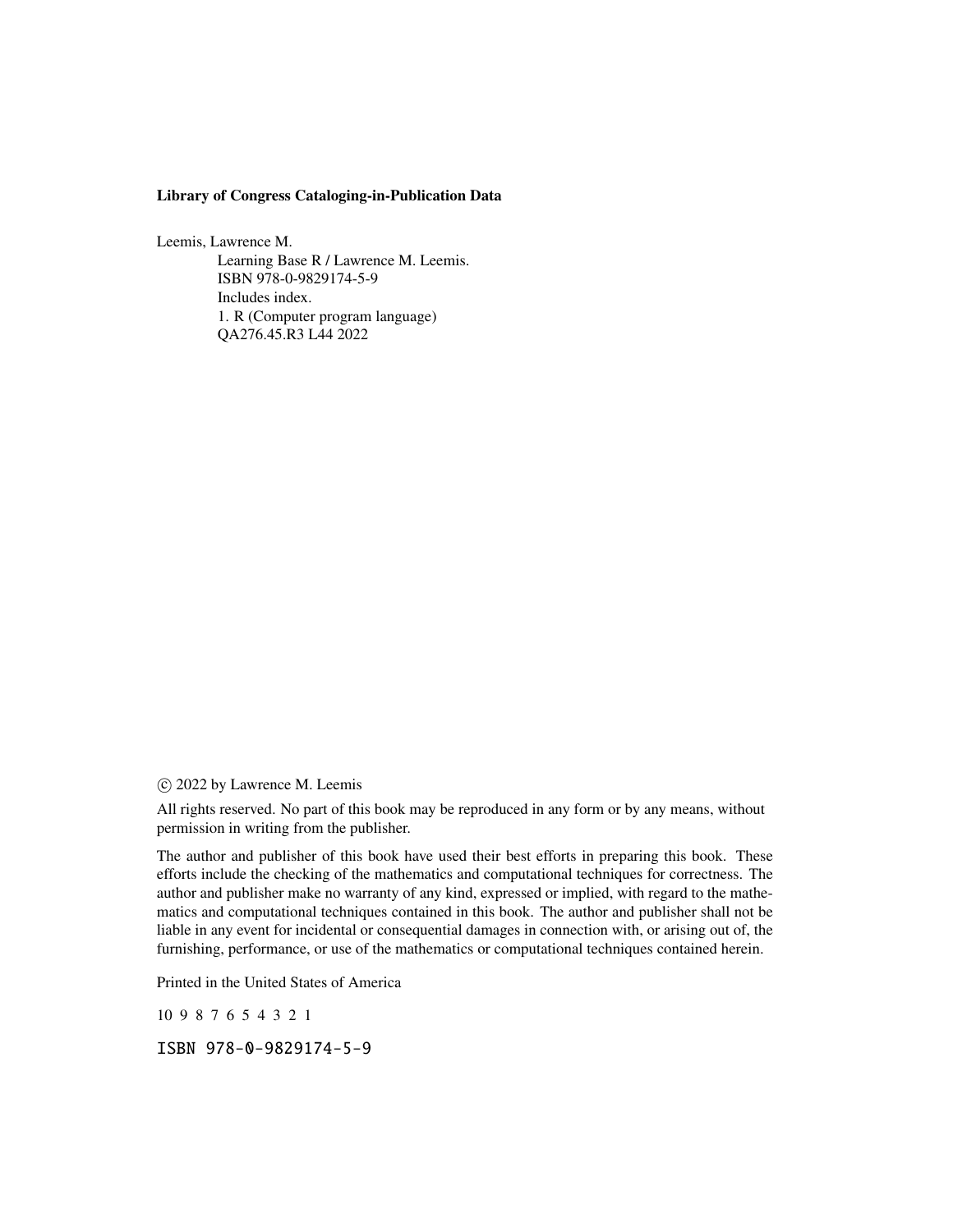For Arthur & Ivah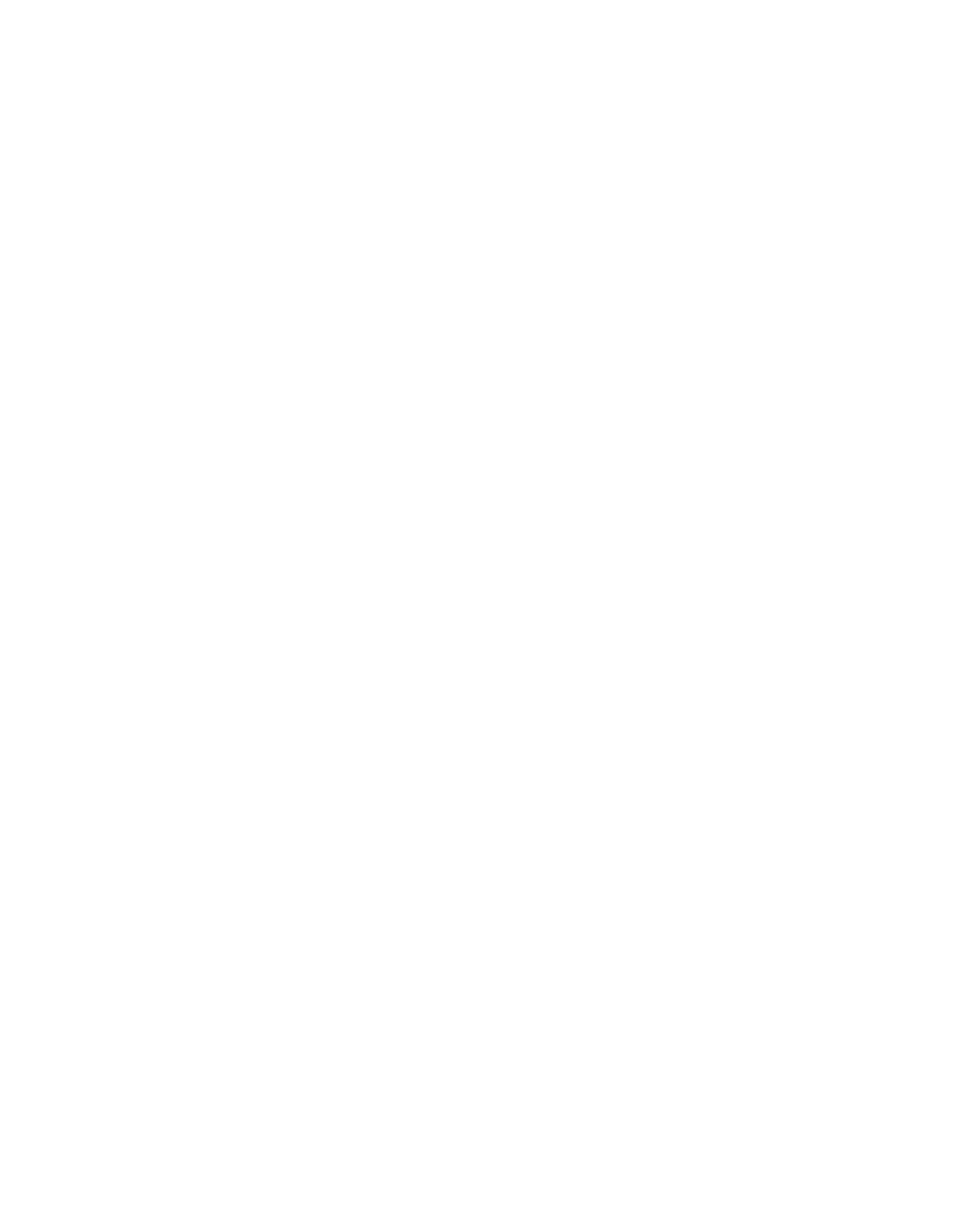# **Contents**

|                           |                       |                           | ix             |  |  |  |  |  |
|---------------------------|-----------------------|---------------------------|----------------|--|--|--|--|--|
| <b>Introducing R</b><br>1 |                       |                           |                |  |  |  |  |  |
| $\mathbf{2}$              |                       | R as a Calculator         | 5              |  |  |  |  |  |
|                           | 2.1                   |                           | 5              |  |  |  |  |  |
|                           | 2.2                   |                           | $\overline{7}$ |  |  |  |  |  |
|                           | 2.3                   |                           | 8              |  |  |  |  |  |
|                           | 2.4                   |                           | 9              |  |  |  |  |  |
| 3                         |                       | <b>Simple Objects</b>     | 12             |  |  |  |  |  |
|                           | 3.1                   |                           | 12             |  |  |  |  |  |
|                           | 3.2                   |                           | 14             |  |  |  |  |  |
|                           | 3.3                   |                           | 14             |  |  |  |  |  |
|                           | 3.4                   |                           | 15             |  |  |  |  |  |
| $\overline{\mathbf{4}}$   |                       | 19<br><b>Vectors</b>      |                |  |  |  |  |  |
|                           | 4.1                   |                           | 19             |  |  |  |  |  |
|                           | 4.2                   |                           | 23             |  |  |  |  |  |
|                           | 4.3                   |                           | 25             |  |  |  |  |  |
| 5                         | 30<br><b>Matrices</b> |                           |                |  |  |  |  |  |
|                           | 5.1                   |                           | 30             |  |  |  |  |  |
|                           | 5.2                   |                           | 33             |  |  |  |  |  |
|                           | 5.3                   |                           | 34             |  |  |  |  |  |
| 6                         | <b>Arrays</b>         |                           | 38             |  |  |  |  |  |
|                           | 6.1                   |                           | 39             |  |  |  |  |  |
|                           | 6.2                   |                           | 41             |  |  |  |  |  |
|                           | 6.3                   |                           | 42             |  |  |  |  |  |
| 7                         |                       | <b>Built-In Functions</b> | 44             |  |  |  |  |  |
|                           | 7.1                   |                           | 44             |  |  |  |  |  |
|                           | 7.2                   |                           | 49             |  |  |  |  |  |
|                           | 7.3                   |                           | 50             |  |  |  |  |  |
|                           | 7.4                   |                           | 51             |  |  |  |  |  |
|                           | 7.5                   |                           | 53             |  |  |  |  |  |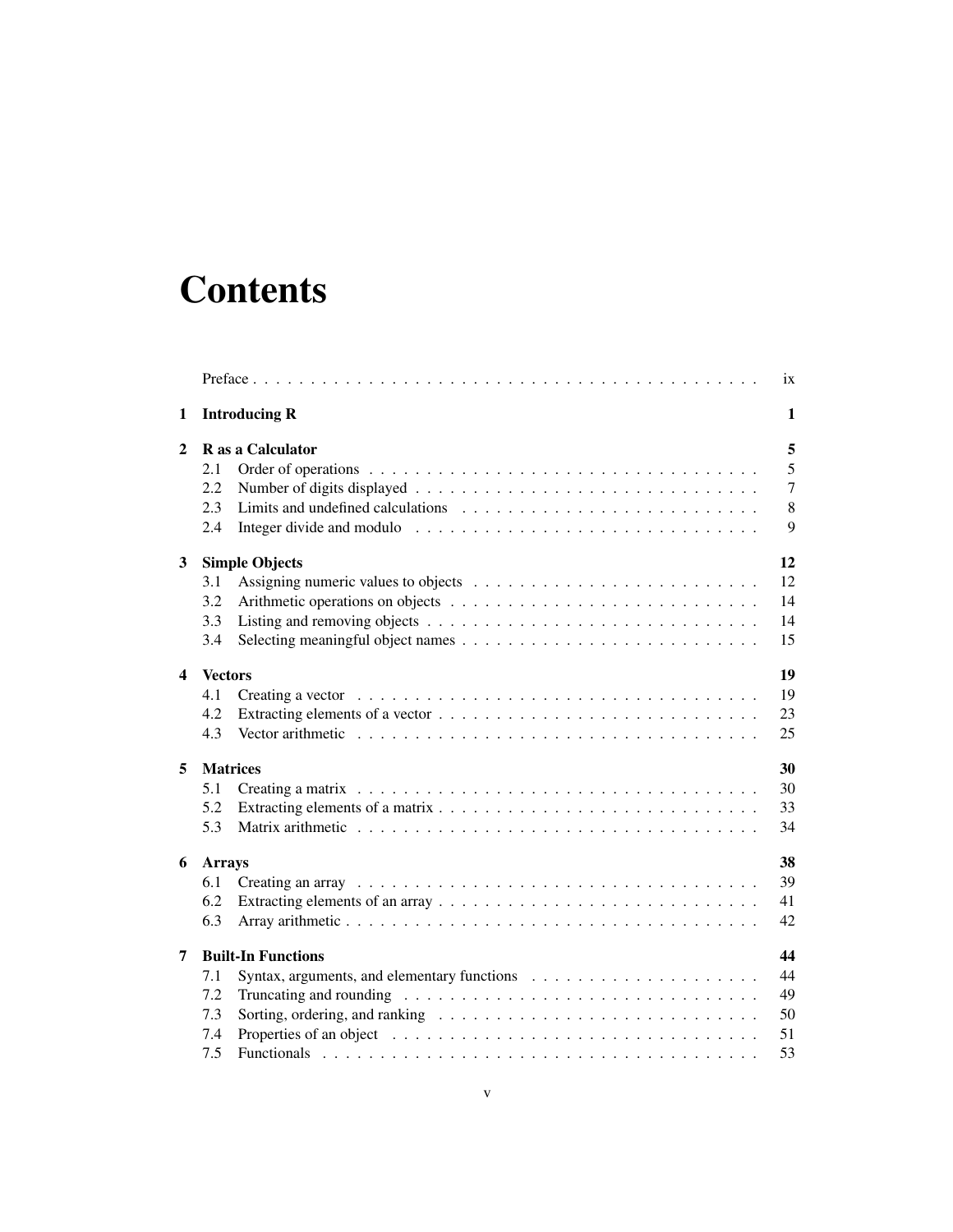| <b>Contents</b> |
|-----------------|
|-----------------|

| vi |                                | <b>Contents</b> |     |
|----|--------------------------------|-----------------|-----|
| 8  | <b>User-Written Functions</b>  |                 | 60  |
|    | 8.1                            |                 | 61  |
|    | 8.2                            |                 | 65  |
|    | 8.3                            |                 | 67  |
| 9  | <b>Utilities</b>               |                 | 72  |
|    | 9.1                            |                 | 72  |
|    | 9.2                            |                 | 74  |
|    | 9.3                            |                 | 78  |
|    | <b>10 Complex Numbers</b>      |                 | 82  |
|    |                                |                 | 82  |
|    |                                |                 | 83  |
|    |                                |                 | 84  |
|    | 11 Character Strings           |                 | 88  |
|    |                                |                 | 88  |
|    |                                |                 | 90  |
|    |                                |                 | 90  |
|    |                                |                 | 91  |
|    |                                |                 | 93  |
|    |                                |                 | 94  |
|    | <b>12 Logical Elements</b>     |                 | 101 |
|    |                                |                 | 101 |
|    |                                |                 | 104 |
|    | <b>13 Relational Operators</b> |                 | 107 |
|    |                                |                 | 107 |
|    |                                |                 | 111 |
|    |                                |                 | 113 |
|    | 14 Coercion                    |                 | 118 |
|    |                                |                 | 118 |
|    |                                |                 | 120 |
|    | 15 Lists                       |                 | 126 |
|    |                                |                 | 126 |
|    |                                |                 | 127 |
|    |                                |                 | 128 |
|    | <b>16 Data Frames</b>          |                 | 133 |
|    |                                |                 | 133 |
|    |                                |                 | 134 |
|    |                                |                 | 135 |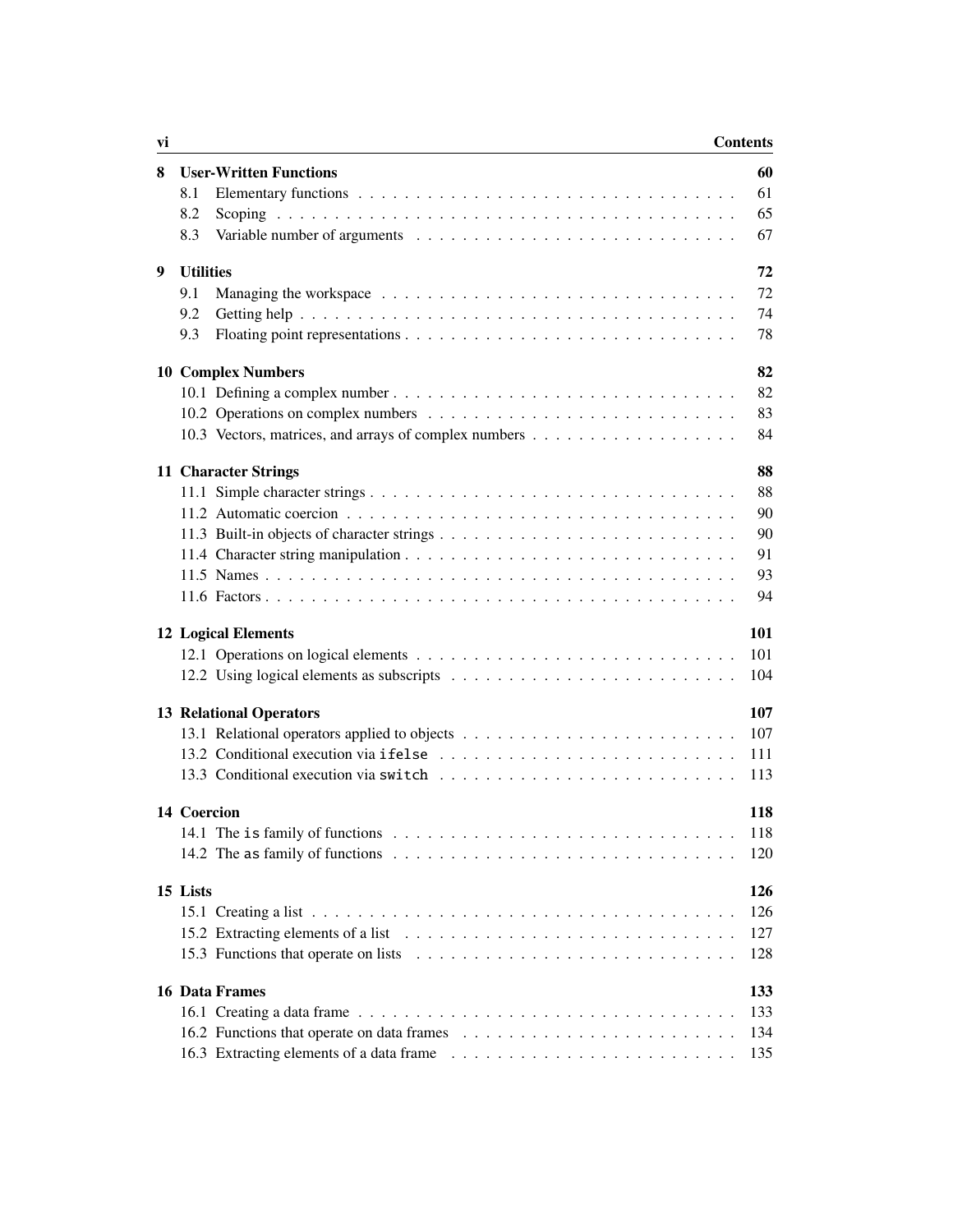| 17 Built-In Data Sets                                                                                       | 141 |
|-------------------------------------------------------------------------------------------------------------|-----|
|                                                                                                             | 141 |
|                                                                                                             | 144 |
|                                                                                                             | 147 |
|                                                                                                             |     |
| 18 Input / Output                                                                                           | 152 |
|                                                                                                             | 152 |
|                                                                                                             | 157 |
|                                                                                                             |     |
| 19 Probability                                                                                              | 162 |
|                                                                                                             | 162 |
|                                                                                                             | 163 |
|                                                                                                             | 164 |
|                                                                                                             | 166 |
|                                                                                                             | 167 |
|                                                                                                             | 169 |
|                                                                                                             | 170 |
|                                                                                                             |     |
| 20 High-Level Graphics                                                                                      | 175 |
|                                                                                                             | 175 |
|                                                                                                             | 180 |
|                                                                                                             | 183 |
|                                                                                                             | 184 |
|                                                                                                             |     |
| 21 Custom Graphics                                                                                          | 189 |
|                                                                                                             | 189 |
|                                                                                                             | 190 |
| <b>22 Conditional Execution</b>                                                                             | 209 |
| 22.1 The if statement $\ldots \ldots \ldots \ldots \ldots \ldots \ldots \ldots \ldots \ldots \ldots \ldots$ | 209 |
|                                                                                                             | 212 |
|                                                                                                             |     |
| 23 Iteration                                                                                                | 218 |
|                                                                                                             | 218 |
|                                                                                                             | 220 |
|                                                                                                             | 222 |
|                                                                                                             | 224 |
|                                                                                                             | 231 |
|                                                                                                             | 233 |
|                                                                                                             |     |
| 24 Recursion                                                                                                | 241 |
|                                                                                                             | 241 |
|                                                                                                             | 244 |
|                                                                                                             | 246 |
|                                                                                                             |     |
| 25 Simulation                                                                                               | 250 |
|                                                                                                             | 250 |
|                                                                                                             | 253 |
|                                                                                                             | 254 |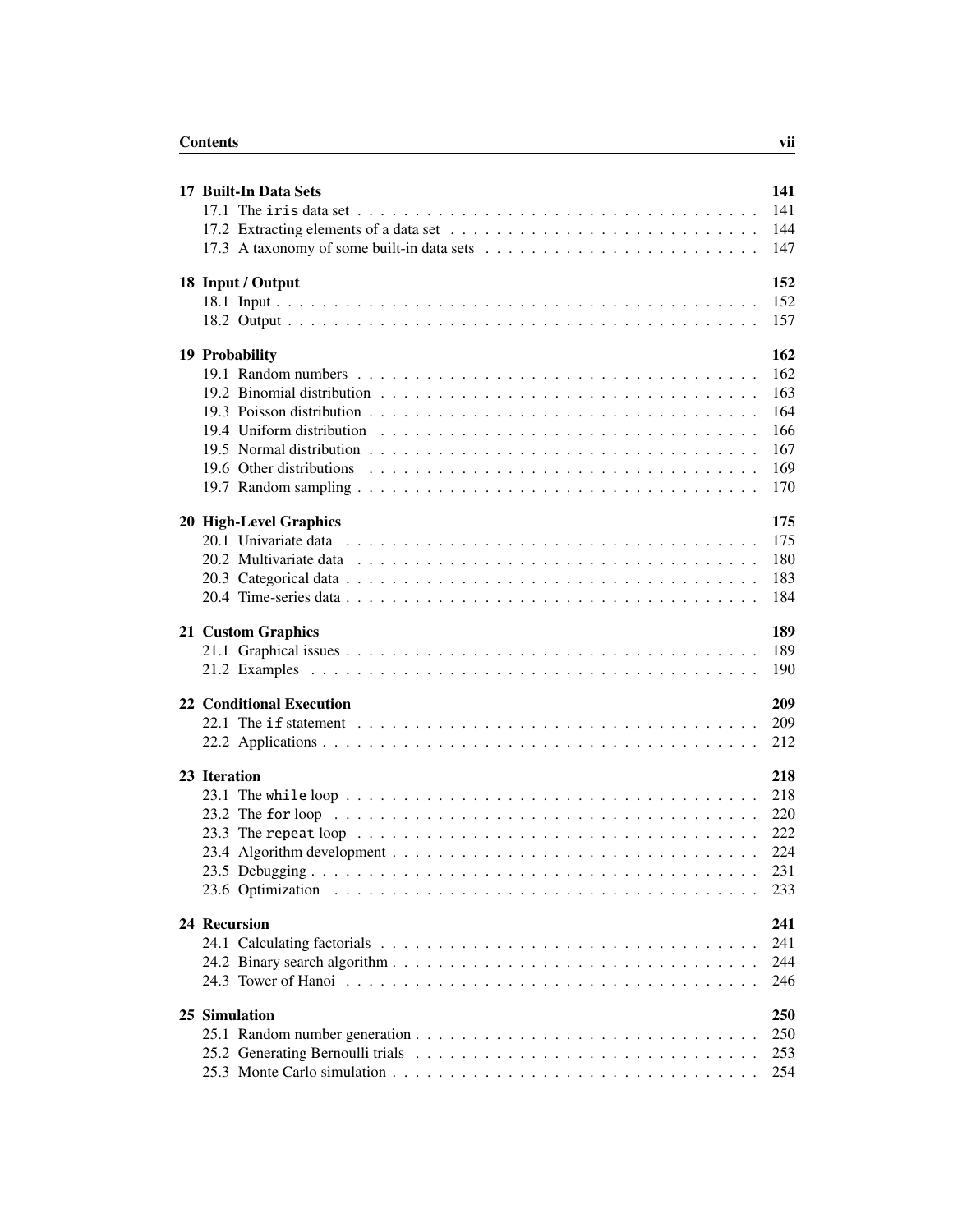| 26 Statistics |                                                                                                            | 267 |
|---------------|------------------------------------------------------------------------------------------------------------|-----|
|               |                                                                                                            | 267 |
|               |                                                                                                            | 273 |
|               |                                                                                                            | 279 |
|               |                                                                                                            | 293 |
|               | 27 Linear Algebra                                                                                          | 304 |
|               |                                                                                                            | 306 |
|               |                                                                                                            | 313 |
|               |                                                                                                            | 316 |
|               |                                                                                                            | 318 |
| 28 Packages   |                                                                                                            | 325 |
|               | 28.1 The big picture $\ldots \ldots \ldots \ldots \ldots \ldots \ldots \ldots \ldots \ldots \ldots \ldots$ | 325 |
|               |                                                                                                            | 328 |
|               |                                                                                                            | 329 |
|               |                                                                                                            | 335 |
| <b>Index</b>  |                                                                                                            | 344 |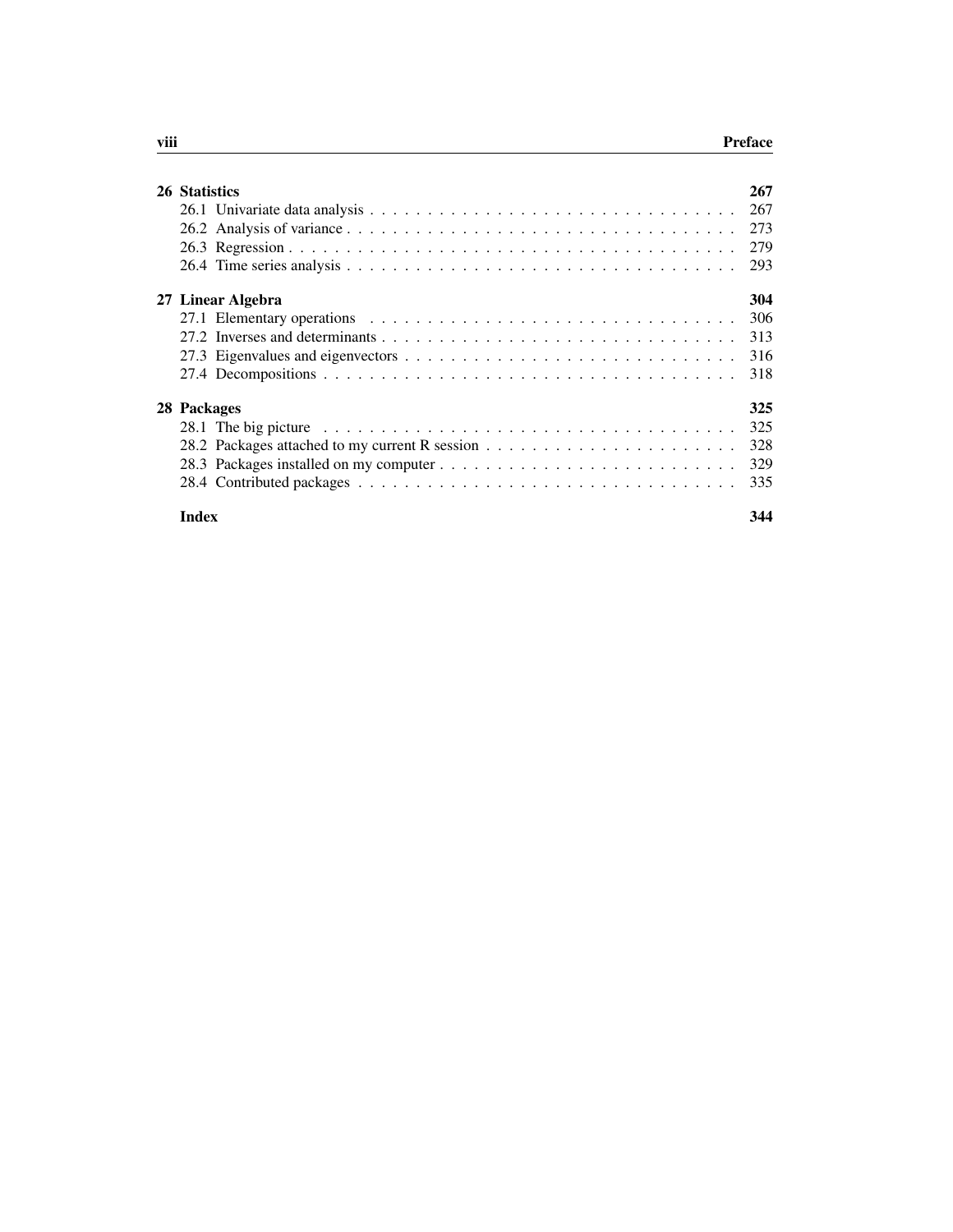## Preface

R is a free software package that includes a rich set of data structures, computational functions, graphical functions, statistical procedures, programming capability, and much more. This book is designed for novices to R, both those with and without prior programming experience. The emphasis here is on the base capability of R; extended capabilities via the use of packages are introduced in the final chapter.

The chapters in this text introduce R in small, bite-sized chunks, which take about 15 minutes apiece, on average, to digest. The best way to go through this text is to have R installed and running on a nearby laptop or desktop machine, try each command presented, then experiment a bit with other similar commands. Think of each chapter as a separate R session. All of the commands in this text are available on my home page at www.math.wm.edu/∼leemis in case you would like to save some typing. I have worked with R and its predecessors S and S-Plus for many years, and I have yet to crash the software, so feel free to experiment with reckless abandon.

Two small examples are provided here to illustrate how short R commands involving just a few keystrokes can result in output that would require significant programming in other languages. Consider the single R command

#### $>$  hist(rnorm(155))

The greater-than symbol (>) at the beginning of the line is a prompt that awaits an R command from the user. After the R command hist(rnorm(155)) is keyed in and the return key is pressed, R opens a graphics window displaying the histogram shown below.



The function name hist is short for *histogram*. The argument associated with hist is the data to be plotted in the histogram. Rather than using an actual data set collected in an experiment, the data is given by rnorm(155), which is 155 random variates (the number of random variates was selected arbitrarily) drawn from a standard normal population.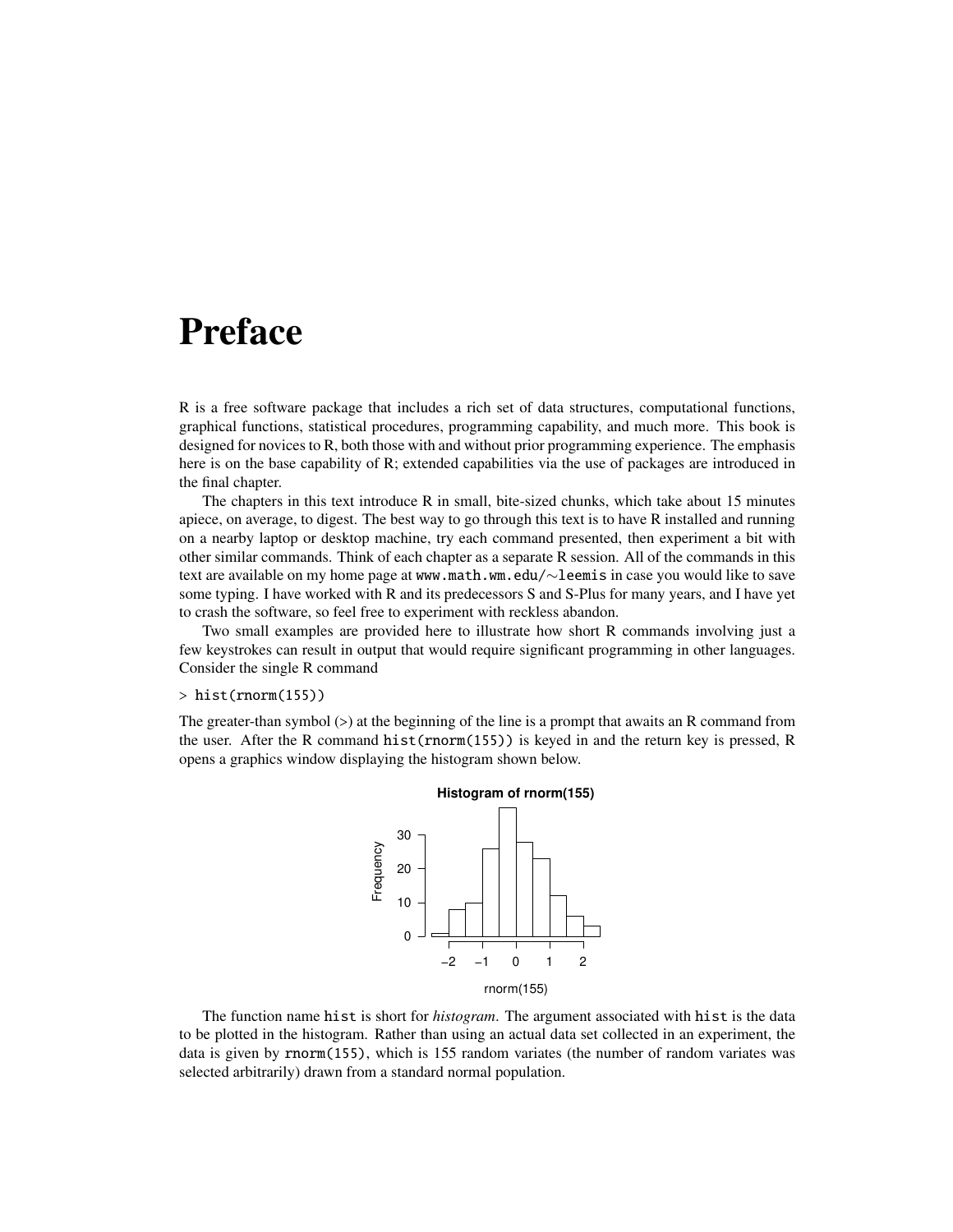Not surprisingly, the histogram shows a roughly bell-shaped distribution of the data values; its shape is bumpy due to random sampling variability. There are dozens of default decisions that were made in constructing this histogram. For example, there are 10 cells to hold the data values, the tick marks extend out of the plot, the histogram bars are not shaded, the heights of the bars are the counts of the number of data values falling in the cells, and a main title and axis labels are included. All of these decisions are easily modified to produce a custom plot.

Rather than using simulated data values, a second example uses a real data set. The R command

> barplot(VADeaths, beside = TRUE, legend = TRUE)

produces a bar chart, complete with a legend, of the VADeaths data set built into R. The bar chart appears in a graphics window and is shown below. Once again, R makes several decisions internally to produce the graphic. R selects a scale for the vertical axis, and plots bars of appropriate heights. R includes tick marks and associated labels. R even found some room in the upper-right-hand corner of the graphic and placed the requested legend there. R chose to shade the bars in the bar chart. All of these are easily-modified default decisions.



It is not clear what is in the data set VADeaths. Typing

#### > VADeaths

shows the data values and typing

#### > help(VADeaths)

gives information concerning the data set, revealing that the heights of the bars are annual death rates per 1000 residents, stratified by age, gender, and domicile, in Virginia in the 1940s.

My thanks goes to Russell Atkinson, Barry Lawson, and Tanujit Dey for ideas and brainstorming, and to Nadia Aly, Taylor Arnold, Daniel Block, Rob Downs, Anthony Finch, Jamie Joseph, Kristina Kelly, Jace King, Samantha King, Larson Lasek, Arthur Leemis, Bob Lewis, Seth Lyles, Robert Marmorstein, Barry Nelson, Bob Noonan, Scott Percic, Mike Pozulp, Melissa Tilashalski, and Andrew Turscak for looking the text over prior to publication. Thanks also to Daniel McGibney and Raghu Pasupathy for class testing the text. Special thanks goes to Diane Evans, Jamie Joseph, Bob Lewis, and Yuxin Qin, who read an entire draft of the second edition, providing thousands of edits for the final version. I also thank Lindsey Leemis for the handsome cover design. Finally, thanks to the designers and contributors to S, S-Plus, and R, and to Don Knuth for TEX. Any suggestions for the improvement of the text will be gratefully received. Enjoy R!

Williamsburg, VA *Larry Leemis*

November, 2021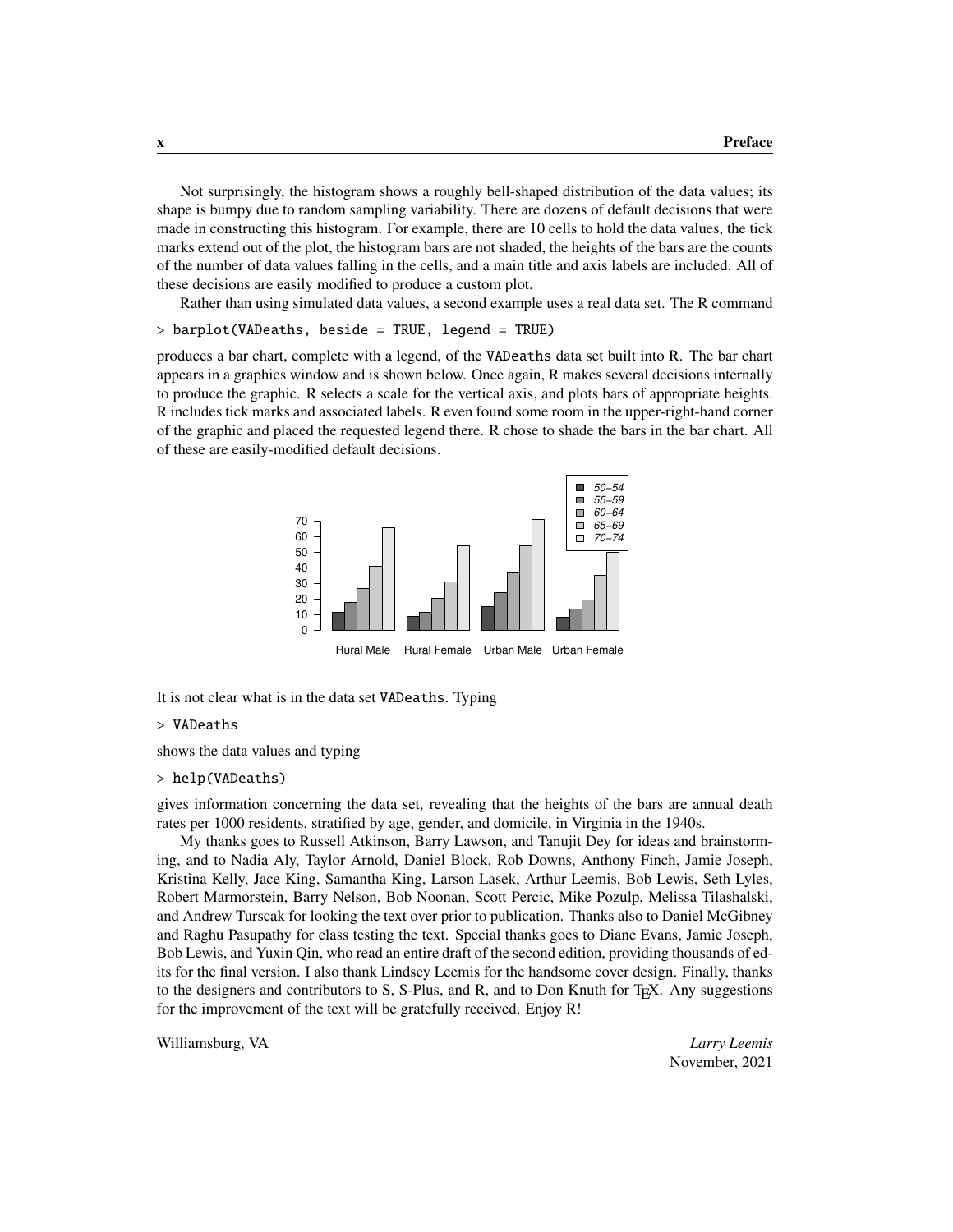## Chapter 1

# Introducing R



R is a programming language that has steadily grown in popularity over the past few decades. Regardless of whether you work in industry, academics, or government, or if you just use the language for personal use, you will always have access to the R language. So why use R? There are at least eight answers to this question.

- 1. R is open source software. It can be downloaded at no cost onto a desktop or a laptop computer.
- 2. R is capable of performing numerical calculations on scalars, vectors, and matrices. It can be used as a high-powered calculator.
- 3. R has built-in functions for performing probability and statistical calculations. R can perform simulation experiments using these functions.
- 4. R has extensive graphical capabilities. R can generate production-level graphics using built-in graphical functions. These flexible functions can generate customized graphics.
- 5. R is a programming language. R allows the user to execute several types of loops for iteration and supports conditional execution of code.
- 6. R is reproducible. R commands posted on the internet, for example, can simply be copied, pasted, and executed in your current R session.
- 7. R has a vast array of support resources, including textbooks, on-line tutorials, on-line answers to specific questions, an academic journal, and the annual international *UseR!* conference.
- 8. R has thousands of contributors who have written R code contained in *packages*, which continue to extend the language in the same way that apps have transformed handheld devices.

The title of this book, *Learning Base R*, emphasizes that the portion of R introduced here is the "base" language, which is what you encounter when you initially enter an R session. The final chapter considers *packages*, which substantially extend the capability of the base language.

The R language, originally known as S, was developed in 1976 at Bell Labs by John Chambers and his colleagues. S-Plus is the current commercial version of S. In 1993, the free, open source R language was first developed by Ross Ihaka and Robert Gentleman (notice the common first initial) from the University of Auckland. R and S have a very large overlap of capabilities. If you know one, you essentially know the other. The differences are minor. One advantage to R over S, however,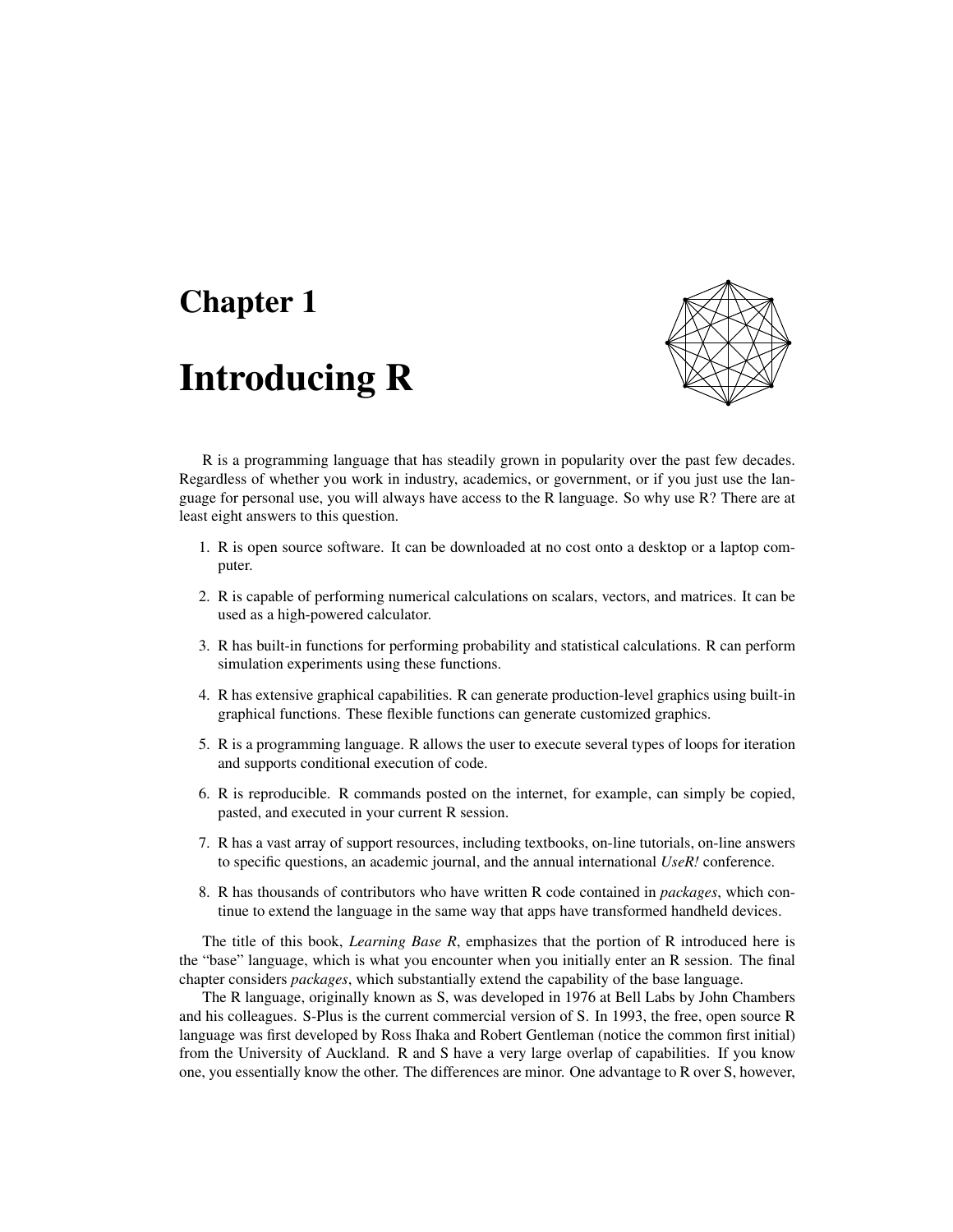is the vast number of packages that have been written in R that are capable of extending the base language. These packages can be quite useful in certain applications.

Many R users prefer to use R in an *integrated development environment*, often abbreviated IDE. One popular IDE for R is RStudio, which makes the process of writing an R program more convenient than working in the native R language. Several panes open when you enter RStudio. The lower-left pane usually corresponds to a native R session. This book applies equally well to native R and RStudio. If you are new to R and unsure which platform to use, try RStudio for its convenience in developing R programs.

The orientation for R is as follows. R is a vector-based language that uses vectors as its primary data structure. R has a command-line orientation rather than a Graphical User Interface (GUI) menu orientation. Although this might seem a bit antiquated at first, the size and capability of the language force this orientation. The focus here will be on the syntax: the rules for issuing R commands. There are plenty of other R books on the market that are much more encyclopedic in nature or cover specific applications. This book is designed to be a quick introduction to the language for R novices. More advanced books on R will be much easier to read once you master the basics presented here.

You will notice that R tends to favor short, abbreviated variable and function names, which is helpful on your fingers in terms of saving keystrokes. This is a heritage from the C language and the Unix environment that was present at Bell Labs in the 1970s.

The R language can be located by doing a web search on the letter R in a browser. Alternatively, you can go directly to the website http://www.r-project.org. Once you get to the website you should pick a nearby mirror site and install the binary version. You will need to choose an appropriate platform: Windows, Mac, or Linux. You might also need to choose between the 32-bit and 64-bit version of R. For your first installation, it is probably best to select the default location for installing R. Installing R is similar to installing any other type of software. A license agreement must be accepted and you will want to install the most recent base version of the software. In addition to the version number, there is an associated release name, such as "Lost Library Book," "You Stupid Darkness," "Bug in Your Hair," or "Great Pumpkin." The source of these curious release names is unclear, but they seem to reflect the season of the release, and many are taken from Charles Schulz's *Peanuts* comic strips and films. R is a fairly large language, so installing it typically takes a few minutes. On most platforms, an icon with the letter R will appear on your desktop after downloading and installation. To launch R or RStudio, double-click the appropriate icon on your desktop. This will bring up a window which contains a greater-than prompt, which looks like this:

>

The prompt indicates that R is waiting for an R command from you. The remainder of this book describes what you can type after the prompt and the associated results. If you type any valid R command at this point and press the return key, R will display the output. If a command is too long for a single line, it is fine to press the return key and continue the command over several lines. A + prompt automatically appears to remind you that you are completing a command from the previous line. If a command requires significant processing time, there will be a time delay for processing before a new prompt appears. This orientation of having a prompt which awaits an R command from you is known as the *command line interface*. The output from an R command might vary slightly depending on the platform (Windows, Mac, or Linux) on which R is running.

When your R session is finished, you can quit R by typing  $q()$ , for quit, at the prompt. A dialog box will open that asks: Save workspace image?  $[y/n/c]$ . This determines whether R saves the objects that you have created during the R session for a future R session. After responding to that question with y or n, for *yes* or *no*, your R session is completed. Pressing c for *cancel* allows the R session to continue.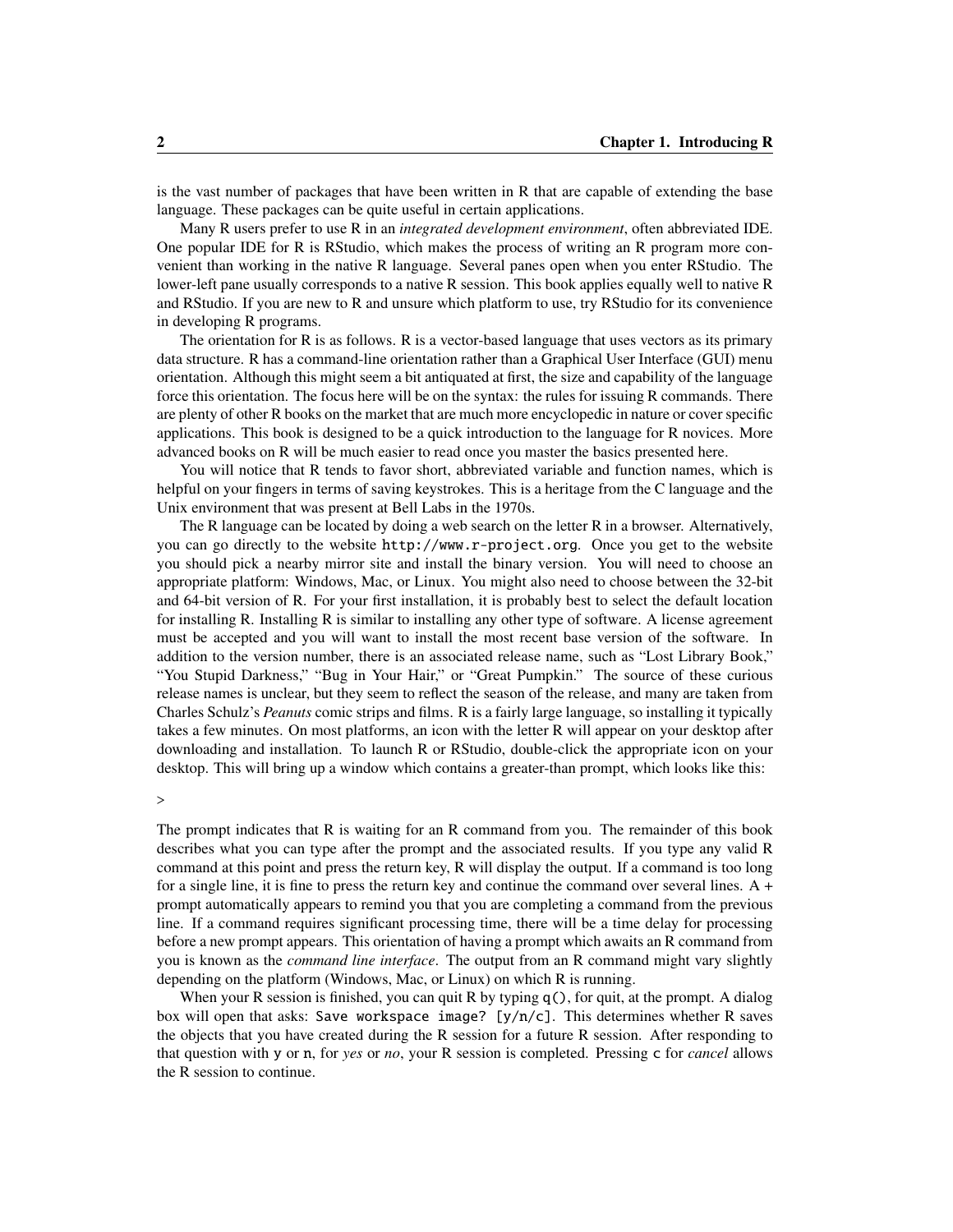Experienced programmers who are used to working with compiled languages may find R's orientation foreign. The practice of submitting a command, viewing the results, then perhaps submitting a subsequent command based on the results is not the way compiled languages are generally used. This orientation is largely a result of the roots of R in exploratory data analysis (sometimes abbreviated EDA). One preliminary look at the data often guides subsequent analysis techniques. It is easy to execute a series of R commands that are stored in an external file if the exploratory data analysis approach is not appropriate in a particular setting. Also, R stores its matrices in a column-major orientation, as opposed to the more standard row-major orientation. This is also an artifact of R's roots in exploratory data analysis and the associated data structures required to efficiently store data sets.

R is an interpreted rather than a compiled language, which means that each R command must be interpreted and then executed. Therefore, run times for R code will be a bit slower than comparable code in a compiled language. Some speedup is possible, however, with vector-based programming, which will be described later in the text.

*Comments* are useful for documenting the purpose of a particular R command or a group of R commands either for yourself or for someone else who might use your code. A comment consists of text that is ignored by R as it processes your R input command. When R encounters the # symbol, it ignores all subsequent input on that line.

As you begin to wade into R, there are several tricks that can make your R session more efficient. Here are five such tricks.

- 1. You can browse through previous R commands using the up arrow. If you encounter a command that you would like to alter, you can use the destructive backspace, or the nondestructive backspace (the left arrow) to edit the R command. Pressing the enter key executes the modified R command even if the cursor is not at the end of the line.
- 2. Tab completion is another way to save keystrokes. For example, if you type

> VA

at the R prompt and then press the tab key, R recognizes that VADeaths is the only object that begins with the letters VA, so it completes the name of the object.

- 3. Sometimes your R session can get cluttered. Typing control- $\ell$  clears the screen in both native R and in the console pane of RStudio.
- 4. Several R commands can be executed at once. In RStudio, the commands are keyed into the code development pane. Pressing the *Run* button executes the current line or the highlighted lines. In native R, enter R by double-clicking on the R icon. Using the File drop-down menu, click on New Document, which opens a window for the R commands. After the R commands are keyed in, command-enter executes the current line or the highlighted lines.
- 5. R code that you encounter on the internet can be copied and pasted into your R session to be executed. As with anything taken from the internet, proceed with caution.

The R language does not have a natural way to sequence the introduction of the various topics. I have decided to sequence the subsequent chapters in the following fashion.

- Chapters 2 and 3 introduce elementary arithmetic operations and named storage in R.
- Chapters 4, 5, and 6 introduce three elementary data structures: vectors, matrices, and arrays. In these early chapters, these data structures are filled with numeric elements.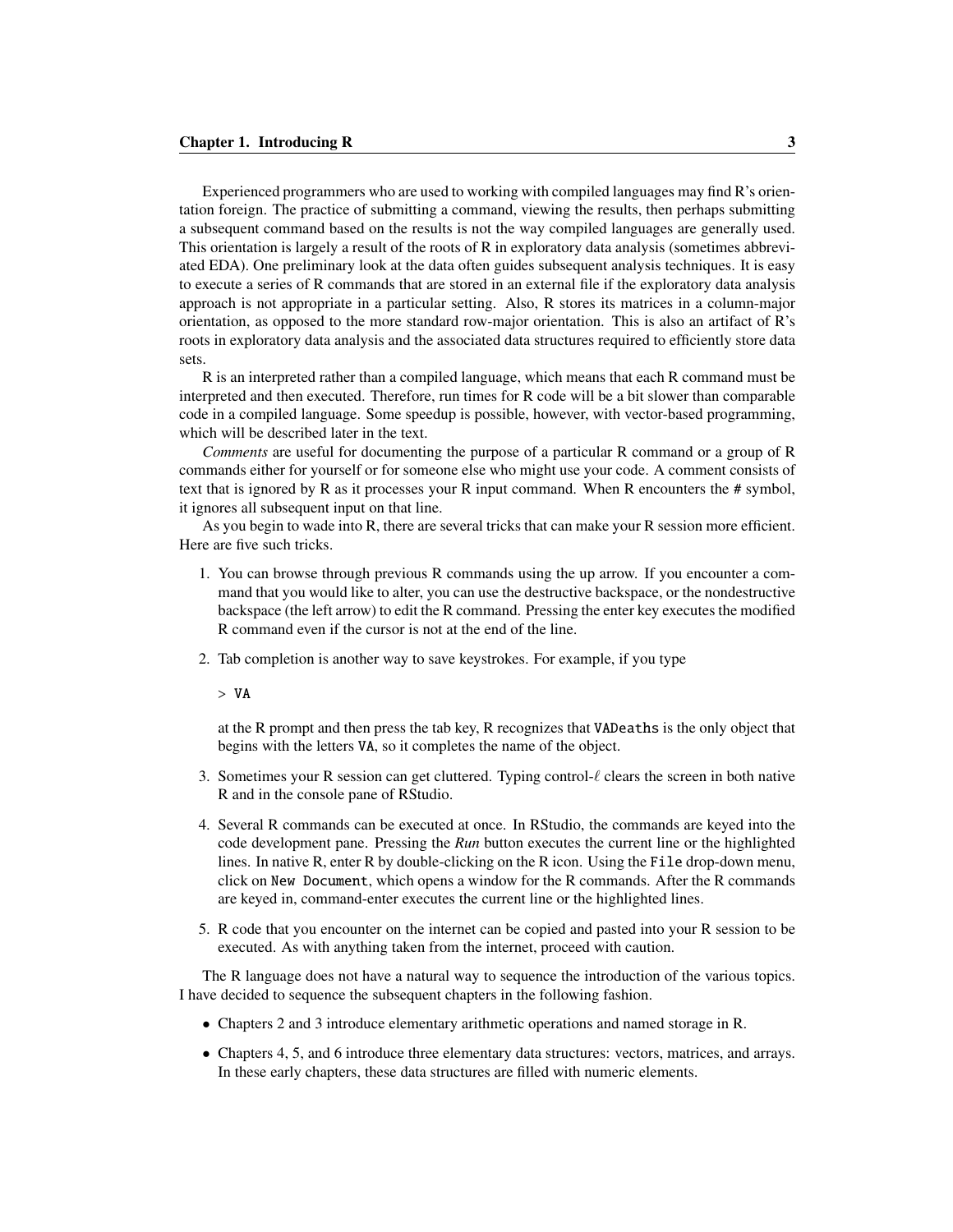- Chapters 7 and 8 introduce built-in and user-written functions.
- Chapter 9 introduces some useful utilities.
- Chapters 10, 11, and 12 introduce three other types of elements that can be stored in a data structure: complex numbers, character strings, and logical elements.
- Chapters 13 and 14 introduce methods for comparing elements with relational operators and coercing elements to a particular data type.
- Chapters 15 and 16 introduce two advanced data structures: lists and data frames.
- Chapter 17 surveys some data sets that are built into R.
- Chapter 18 introduces input and output functions that interface R with the outside world.
- Chapter 19 introduces functions that are useful in probability calculations.
- Chapters 20 and 21 introduce R's graphical capabilities.
- Chapters 22, 23, and 24 introduce R's programming capabilities.
- Chapter 25 shows how to conduct simulations in R.
- Chapter 26 surveys R's capability for performing statistical inference.
- Chapter 27 introduces linear algebra functions that are built into R.
- Chapter 28 shows how to extend R's base capability by using packages.

You will find R to be a very efficient language for performing both simple and complex calculations. R can be used for analyzing data, performing simulations, generating graphics, etc. The value of a language like R was recognized long ago.

Civilization advances by extending the number of important operations which we can perform without thinking about them. —Alfred North Whitehead (1861–1947)

The next chapter introduces R in its simplest form—as a calculator.

### Exercises

- 1.1 Download R from the website http://www.r-project.org onto your desktop or laptop computer. Optionally, download RStudio from the website https://www.rstudio.com. If you decide to use RStudio instead of native R, you must also download R.
- 1.2 The Comprehensive R Archive Network (CRAN) website http://cran.r-project.org contains links to various sites concerning the R language. Browse some of the online documentation for R and write a paragraph describing a site that you found interesting.
- 1.3 Launch an R session and practice with tab completion.
- 1.4 Launch an R session and practice using the up arrow to repeat previous commands.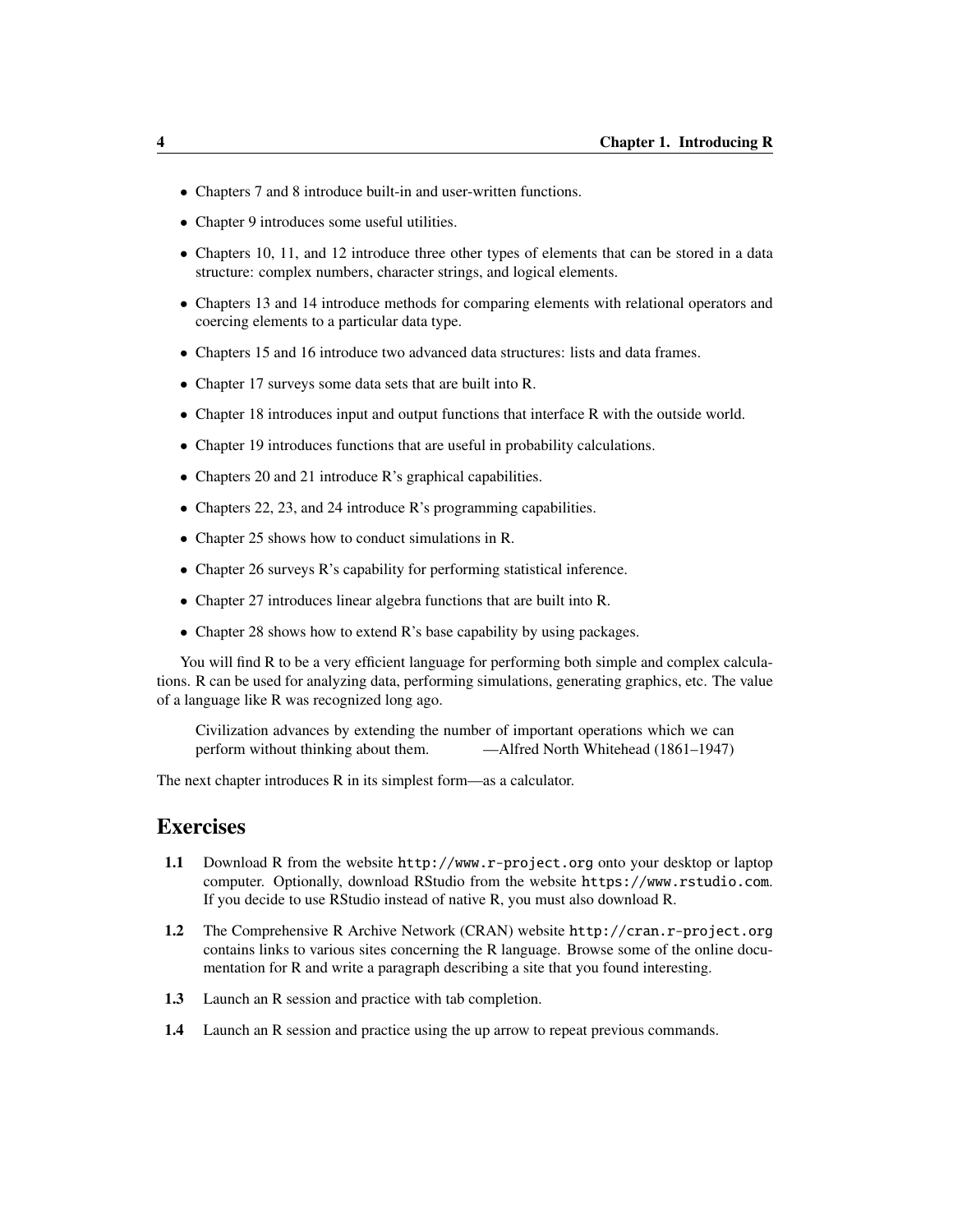## Chapter 2

## R as a Calculator



R can be used as a calculator. This chapter (a) outlines rules associated with the order in which R executes basic arithmetic operations, (b) introduces a function that controls the number of digits that R uses to display the results of a calculation, (c) shows how R handles an extreme calculation like  $1/0$ , and (d) introduces the integer-divide and modulo operators.

In the examples given throughout this text, R commands that you type will be set in monospace font following the > prompt. The response from R will be given on the next line or lines, also set in monospace font. This is exactly what you will see in an R session.

### 2.1 Order of operations

We begin with simple arithmetic operations. The order in which arithmetic operations are performed is consistent with the PEMDAS convention. This convention implies that *parentheses* get highest priority, followed by *exponentiation*, followed by *multiplication* and *division*, followed by *addition* and *subtraction*. The first example of using R as a calculator is given below.

> 2 + 9 \* 4 # PEMDAS convention; spaces around operators [1] 38

No equal sign is necessary; pressing the return key serves that role. The response from R is [1] 38, which means that R performed the multiplication before the addition per the PEMDAS convention, giving a result of 38. The [1] that appears before the 38 indicates that the result is a vector of length one. More details concerning vectors will be given in Chapter 4. The [1] can be ignored for now. The text after the # is a comment and has been added to highlight the concept being presented. It is good programming practice to surround the operators with a single space for readability. This is not necessary, however, and it is perfectly acceptable to key in the R command as

```
> 2+9*4 # no spaces around operators; it still works
[1] 38
```
But you could imagine how difficult this R command would be to read if it was 30 or 40 characters long. Surrounding operators with spaces and placing a space after a comma as you key in R commands is a good habit to develop.

The exponentiation operator is the caret symbol,  $\hat{\ }$ , as illustrated by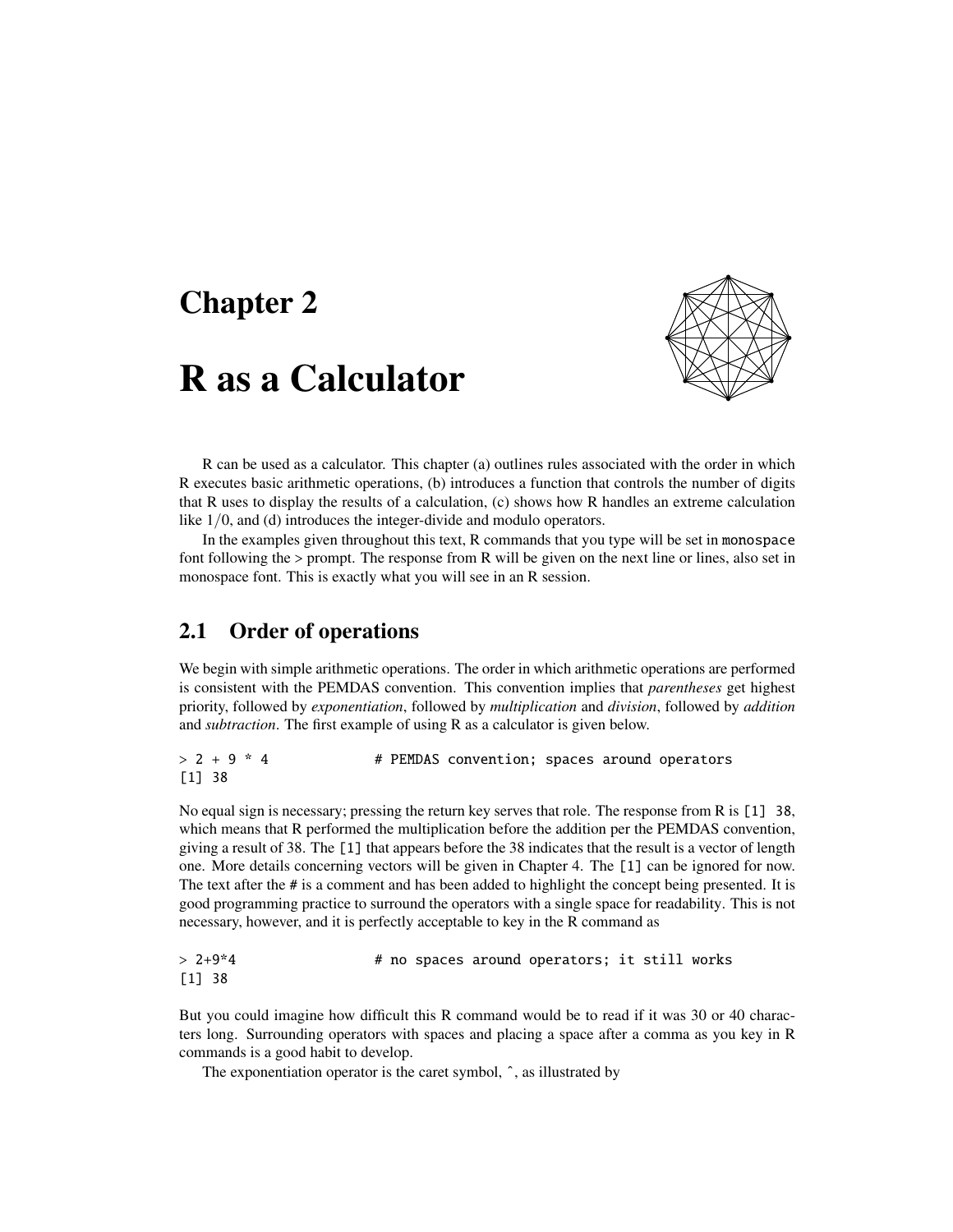$> 4 + 3 / 10$   $\degree$  2 # exponentiation first, then division, then addition [1] 4.03

The slashes on the zeros are to distinguish between a zero and an uppercase O. Parentheses can be used to alter the order of operations.

 $> 4 + (3 / 10)$   $\degree$  2 # division first, then exponentiation, then addition [1] 4.09  $>$  (4 + 3) / 10  $\hat{ }$  2 # addition first, then exponentiation, then division [1] 0.07  $>$  (4 + 3 / 10)  $\hat{ }$  2 # division first, then addition, then exponentiation [1] 18.49  $> ((4 + 3) / 10)$   $\hat{ }$  2 # addition first, then division, then exponentiation [1] 0.49

If you press the return key prior to completing a command, the usual greater than prompt will be replaced by a + prompt, which is R asking you to continue the command.

 $> 2 - 3$  \*  $\qquad \qquad # + prompt for more input$ + 7 # completed command 2 - 3 \* 7  $[1] -19$ 

An R command that traverses several lines in this fashion is appropriate for a particularly-long calculation. Now consider computing 1/4.

> 1 / 4 # the display suppresses trailing zeros [1] 0.25

R calculates one-fourth and displays it as the decimal equivalent 0.25, suppressing the trailing zeros. Now consider computing 1/3.

```
> 1 / 3 \# default seven rounded digits displayed
[1] 0.3333333
```
R must make a decision on how many digits to display. The default in R is to display seven digits. This can be altered, however, as will be shown in the next section.

Notice that R does not include commas to separate groups of three digits when displaying the result of a calculation.

 $> 8 * 10$   $4$   $*$  exponentiation first [1] 80000

The same is true for large numbers in an R command. Consider the calculation of a large number.

```
> 1111111 * 1111111 # the result is displayed in scientific notation
[1] 1.234568e+12
```
The result of this calculation is expressed in scientific notation:  $1.234568 \cdot 10^{12}$ . With only seven digits displayed, it is not possible to know the exact value of the product. Large and small numbers can be keyed into R in the same fashion in which they are displayed. Avogadro's number from chemistry,  $6.02214 \cdot 10^{23}$ , named after Italian chemist Amedeo Avogadro (1776–1856), for example, is keyed into R as

```
> 6.02214e+23 # Avogadro's number in scientific notation
[1] 6.02214e+23
```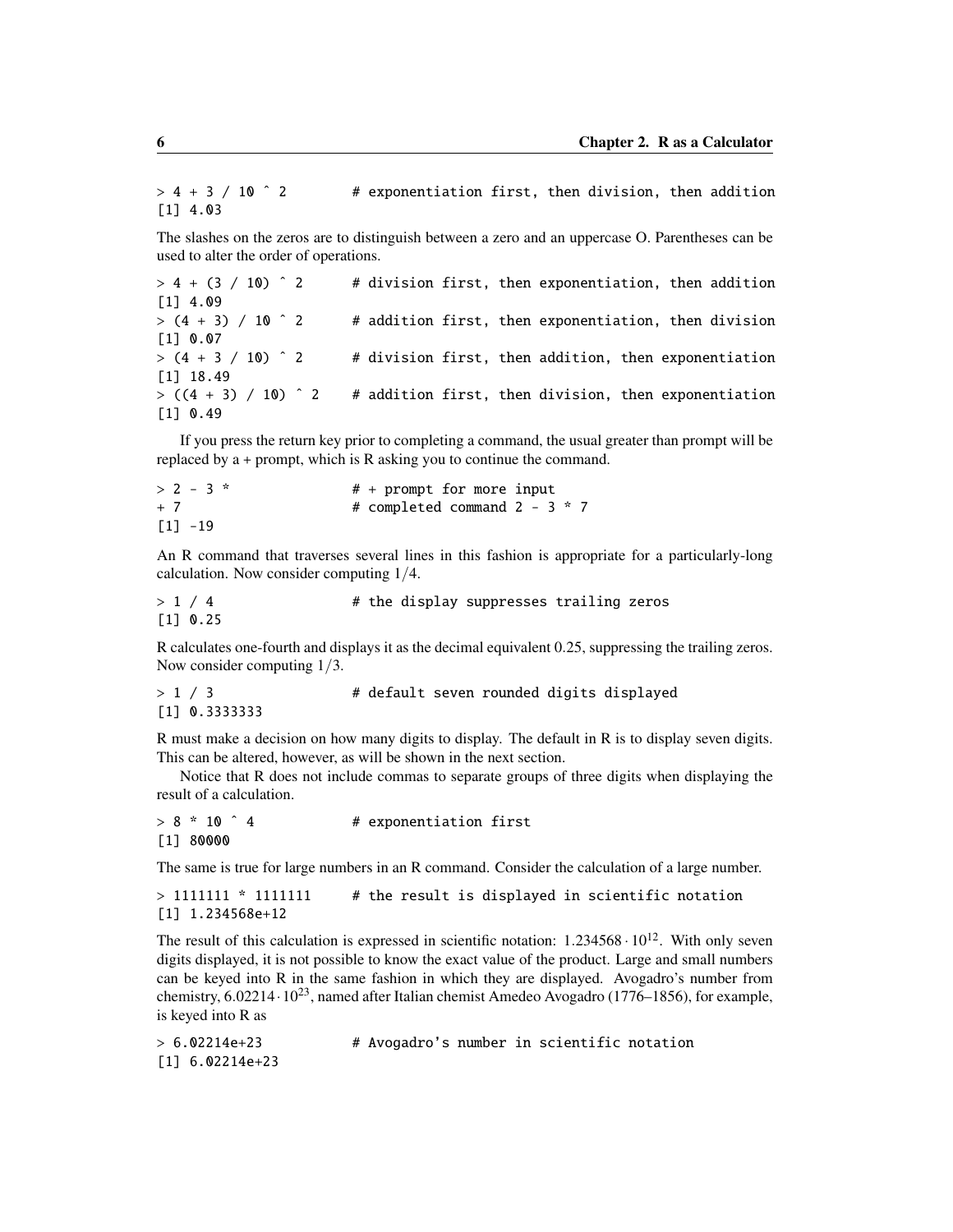### 2.2 Number of digits displayed

By default, R displays seven rounded digits, although more digits are stored internally. As an illustration, the built-in constant  $\pi$  is stored in the object named pi.

```
> pi \longrightarrow # display pi to seven rounded digits
[1] 3.141593
```
The options function has several optional arguments, which are placed in parentheses and separated by commas if there are multiple arguments. One of these arguments controls the number of digits that are displayed when R displays the result of a calculation. The call to the options function below with the digits argument changes the default of displaying seven digits to displaying ten digits in all subsequent calculations.

```
> options(digits = 10) # display ten digits
> pi \longrightarrow # display pi to ten rounded digits
[1] 3.141592654
```
R stores constants as floating-point numbers to machine precision internally. The largest number of digits that can be displayed is 22. So asking for 50 digits in options results in an "error message." R sets the error message in bold monospace font, presumably to grab the user's attention.

```
> options(digits = 50) # display 50 digits
Error in options(digits = 50) :
 invalid 'digits' parameter, allowed 0...22
> options(digits = 16) # display 16 digits
> pi # display pi to 16 rounded digits
[1] 3.141592653589793
```
Now that more digits are displayed, the multiplication from the previous section can be calculated exactly and will not be displayed in scientific notation.

```
> 1111111 * 11111111 # the product is now exact
[1] 1234567654321
```
Of course a large number raised to a large power will need to be expressed in scientific notation, but this time with more digits displayed.

```
> 789 ^ 10 \rightarrow # expressed in scientific notation
[1] 9.349104886236698e+28
```
The exact value displayed for this calculation might be machine dependent.

R users should be aware that some numbers are not stored exactly internally because they are stored internally in binary. For example, the constant 17.046875 is stored exactly by R because it has an exact binary representation. However, the constant 6.<sup>02214</sup> · <sup>10</sup><sup>23</sup> is *not* stored exactly in R because it does not have an exact binary representation.

```
> options(digits = 22)
> 17.046875 # stored exactly
[1] 17.046875
> 6.02214e23 # not stored exactly
[1] 602213999999999969067008
```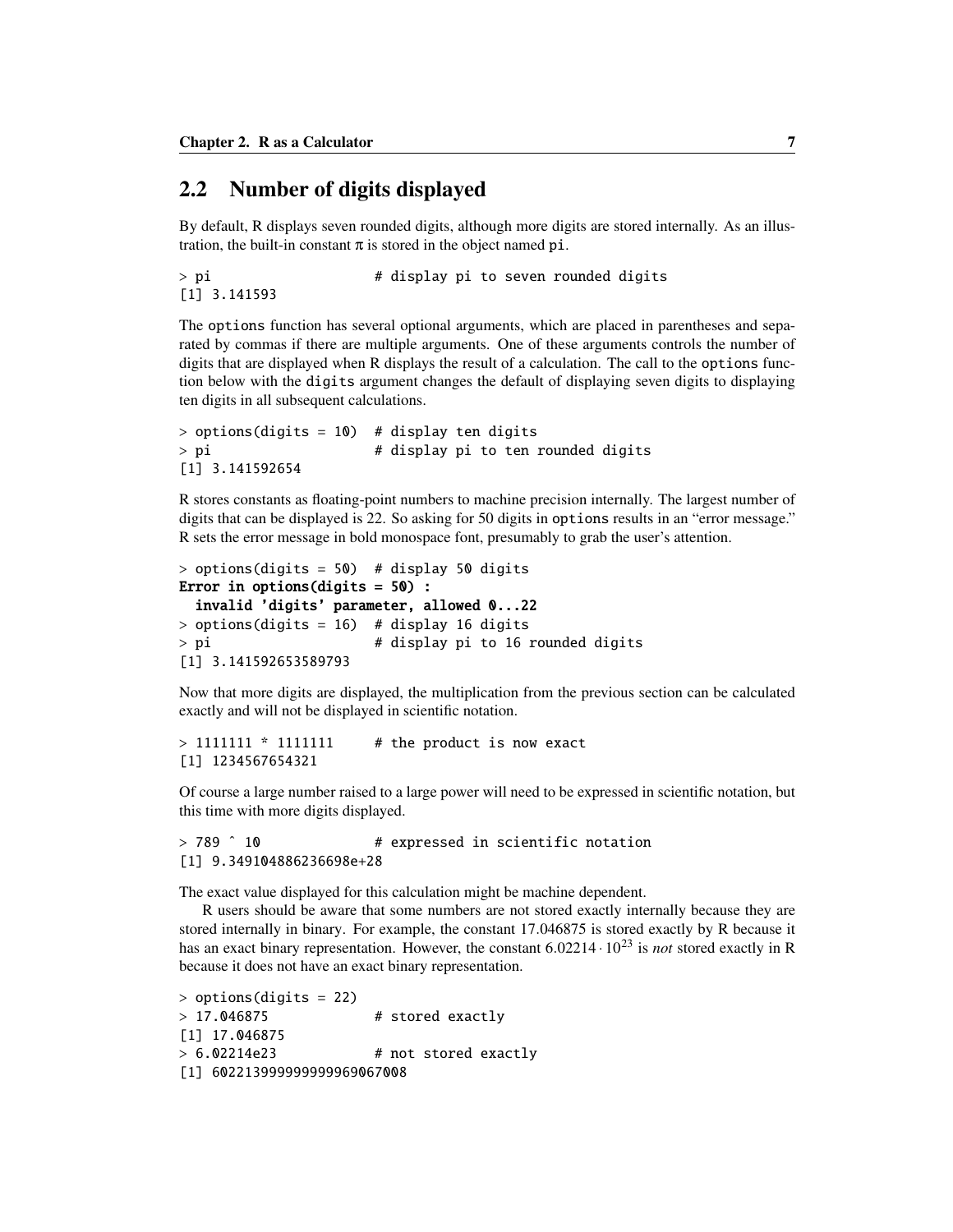Further details concerning the internal representation of numeric values in R are given in Chapter 9. The reciprocal of seventeen raised to the seventh power is a small number that will also be stored in scientific notation.

 $> 1 / 17$   $^{\circ}$  7  $^{\prime}$  # a small number [1] 2.437011341604645826792e-09

### 2.3 Limits and undefined calculations

R has special procedures for handling limits and undefined calculations such as division by zero or taking the square root of a negative number. First, try dividing one by zero.

 $> 1 / 0$  # ratio of one to zero [1] Inf

The reserved R object Inf represents infinity. Calculations involving Inf can also be executed.

```
> 1 / Inf * ratio of one to infinity
[1] 0
```
The ratio of one to infinity is zero, which is consistent with intuition. Calculations involving Inf can be thought of as the associated mathematical limit. Some other calculations with Inf are

| $>$ Inf + Inf         | # infinity plus infinity        |
|-----------------------|---------------------------------|
| $\lceil 1 \rceil$ Inf |                                 |
| $>$ Inf - Inf         | # infinity minus infinity       |
| [1] NaN               |                                 |
| $>$ Inf / Inf         | # ratio of infinity to infinity |
| [1] NaN               |                                 |

The output from R on the last two calculations is another reserved object NaN, which stands for "Not a Number." When R calculates the ratio of negative one to zero, it displays negative infinity.

```
> -1 / 0 \# ratio of negative one to zero
[1] -Inf
```
When R encounters the ratio of zero to zero, which is undefined, it returns NaN.

| > 0 / 0   | # ratio of zero to zero |  |  |
|-----------|-------------------------|--|--|
| $[1]$ NaN |                         |  |  |

When zero is raised to the zero power, the result is one.

 $> 0$   $\hat{ }$  0  $\hat{ }$  + zero raised to the zero power  $\lceil 1 \rceil$  1

As expected, the square root of a negative number is undefined.

 $>$  (-9)  $\hat{ }$  (1 / 2) # square root of negative nine [1] NaN

Chapter 10 introduces complex numbers in R. Taking the square root of a negative number is permitted when using complex numbers.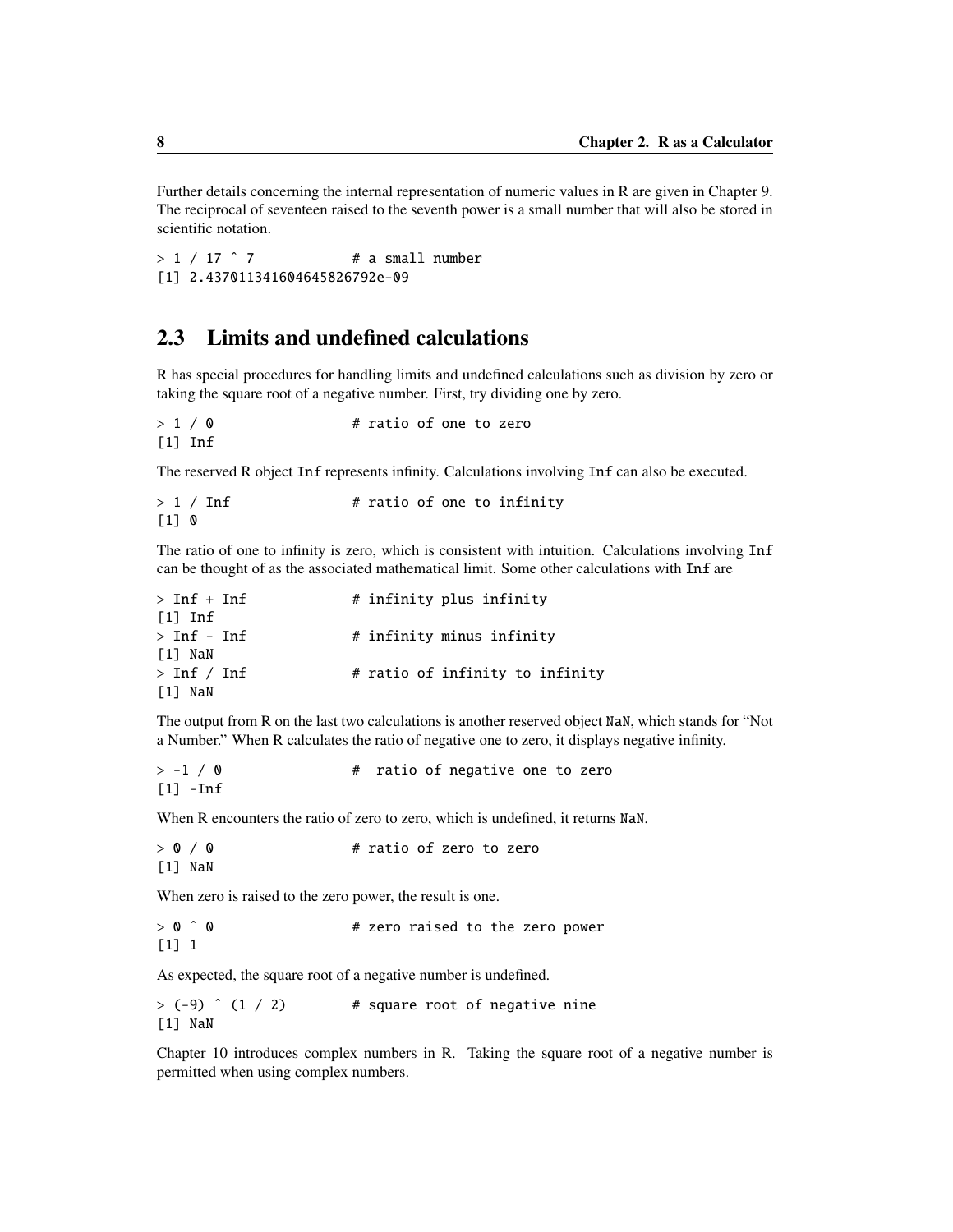### 2.4 Integer divide and modulo

There are two other operators that are of interest in calculator mode. The first gives the integer part of a fraction.

```
> 37 %/% 5 \qquad # integer part of a fraction
[1] 7
```
This operator is often known as "integer divide." The second operator, known as the "modulo" operator, gives the remainder associated with the division of two integers.

```
> 37 %% 5 # modulo (remainder) function
[1] 2
```
This concludes this brief introduction to R as a calculator. The introduction to R as a calculator is incomplete, however, because calculators have buttons for calculating square roots, logarithms, trigonometric functions, etc. R can perform calculations of this type as well, but the discussion of these topics is postponed until Chapter 7. The table given next summarizes the arithmetic operators, in decreasing priority order, described in this chapter.

| operator            | description              |
|---------------------|--------------------------|
|                     | exponentiation           |
| $\frac{2}{1}$ %, %% | integer divide, modulo   |
| $*$ /               | multiplication, division |
|                     | addition, subtraction    |

Parentheses can be used to alter the order of operations from the default. R uses Inf to represent infinity, which is generated by, for example,  $1/0$ . R uses NaN to represent "not a number," which is generated by, for example, 0/0.

Some of the exercises in this book ask for the output generated by a single R command or several R commands. You are encouraged to guess what will appear before entering an R session to find out what will be displayed. Anticipating the correct output is a good sign that you are learning the R language.

The next chapter defines the notion of an "object" in R. Using objects is the key to extending the capability of R well beyond that of a calculator.

### **Exercises**

2.1 Write an R command to compute

$$
100\left(1+\frac{0.05}{12}\right)^{24},
$$

which is the value of \$100 invested at an annual percentage rate (often abbreviated APR) of 5% after two years with monthly compounding.

2.2 What is displayed by the following R command? (Guess before computing this in R.)

 $> 5 %82$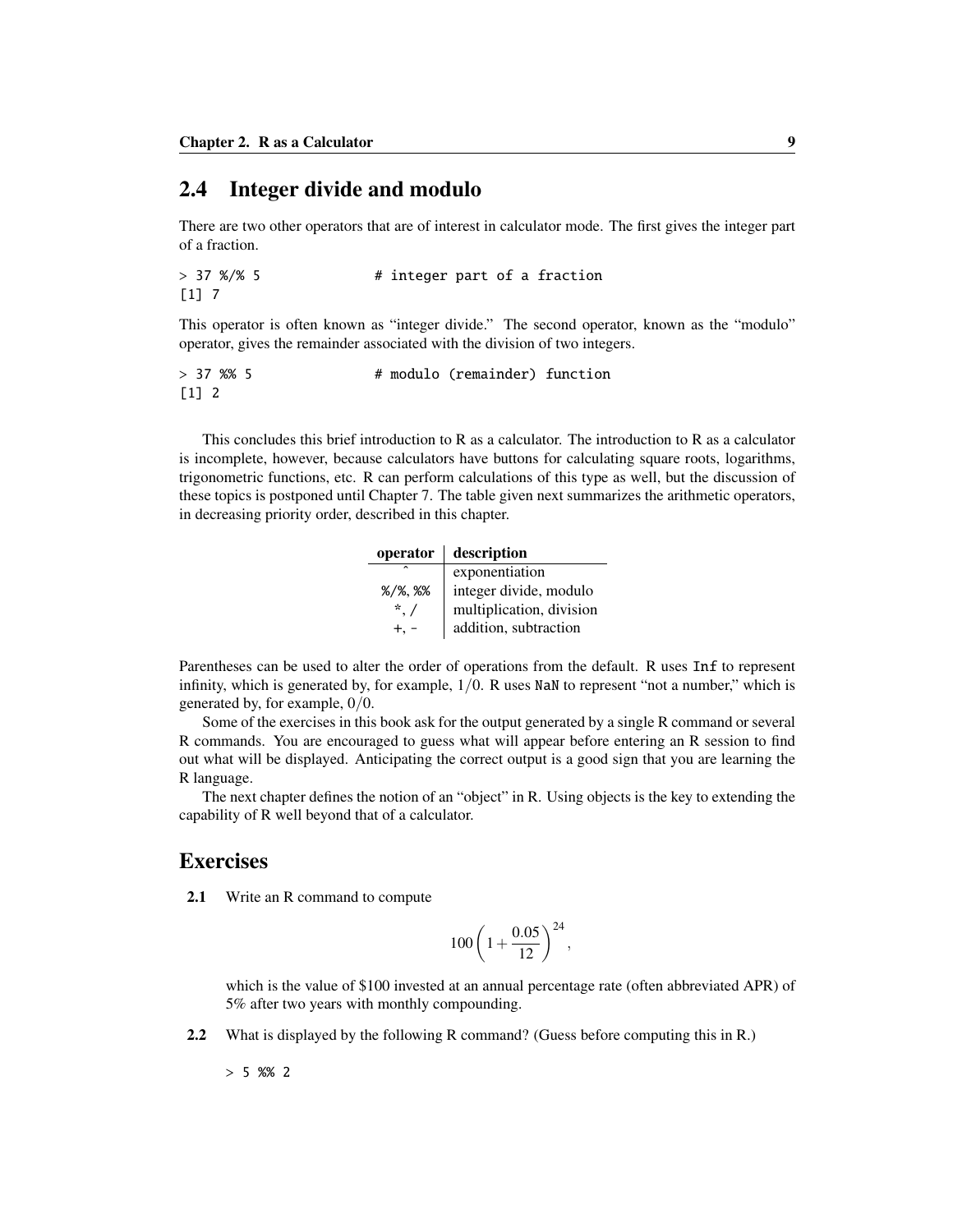- 2.3 What is the remainder when 3333 is divided by 222?
- 2.4 Use R to investigate the behavior of  $(1 + 1/n)^n$  for large, positive integer values of *n*.
- 2.5 Write R commands to calculate the golden ratio

$$
\varphi=\frac{1+\sqrt{5}}{2}
$$

to ten-digit accuracy.

2.6 The speed of light is 299,792,458 meters per second. Use R to calculate the amount of energy (the units will be Joules) in 10 kilograms of mass using Albert Einstein's

$$
E = mc^2
$$

formula, where  $m$  is the mass,  $c$  is the speed of light, and  $E$  is the energy.

2.7 Newton's law of universal gravitation states that two bodies attract each other with force

$$
F=\frac{Gm_1m_2}{r^2},
$$

where  $m_1$  and  $m_2$  are the masses of the two objects,  $r$  is the distance between the centers of mass of the two objects, and  $G = 6.67 \cdot 10^{-11}$  is the gravitational constant. Use R to calculate the force between the earth, with mass  $m_1 = 5.97 \cdot 10^{24}$  kilograms, and the moon, with mass  $m_2 = 7.35 \cdot 10^{22}$  kilograms. The average distance between the earth and the moon is  $r = 384,000,000$  meters.

2.8 The sine of  $\pi/96$  is

$$
\sin\left(\frac{\pi}{96}\right) = \frac{1}{2}\sqrt{2 - \sqrt{2 + \sqrt{2 + \sqrt{2 + \sqrt{3}}}}}
$$

Use R to calculate  $sin(\pi/96)$ .

2.9 The sine of  $\pi/96$  is

$$
\sin\left(\frac{\pi}{96}\right) = \frac{1}{2}\sqrt{2 - \sqrt{2 + \sqrt{2 + \sqrt{2 + \sqrt{3}}}}}
$$

How many terms in the Taylor series approximation

$$
\sin x = x - \frac{x^3}{3!} + \frac{x^5}{5!} - \frac{x^7}{7!} + \cdots
$$

are necessary to achieve ten-digit accuracy to approximate  $sin(\pi/96)$ ?

**2.10** The simple arithmetic problem  $8 \div 2(2 + 2)$  lit up the internet over the summer of 2019. Compute this value using R. Do an internet search on this problem that went viral and decide whether you believe the solution that you get from R.